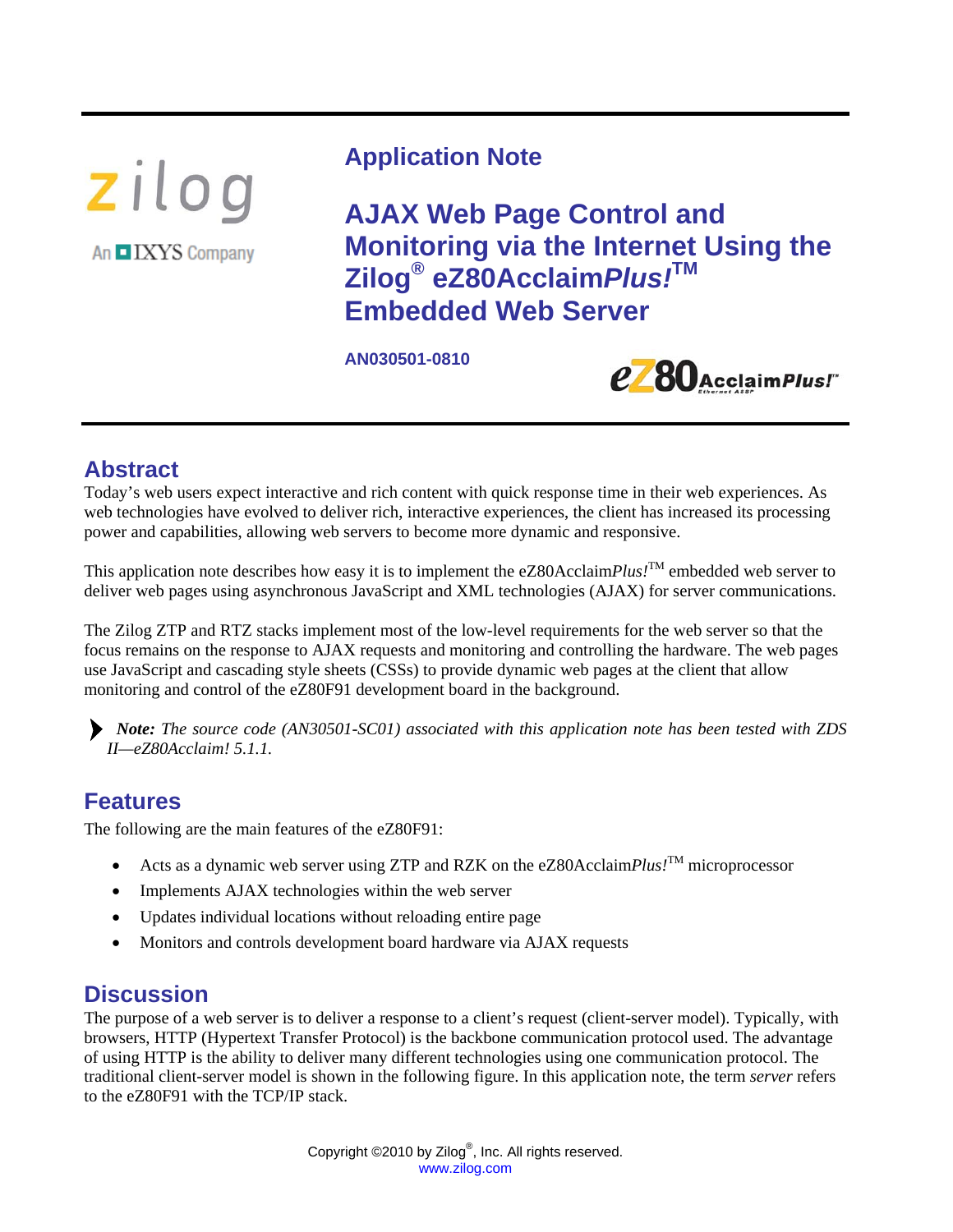

Web browsers have been providing increasingly richer user experiences. To accomplish this, both the browser and web server technologies have improved. The old HTML static pages have been replaced with graphical elements, extensive client-side scripting, dynamic client-side formatting, and so on. The web servers have improved their abilities with server-side scripting, dynamic processing, and delivering audio and video content in ways to keep users interested. The more demand on content from the user, the more dynamic the web server needs to be. The clients have become extremely powerful as well. This allows extensive client-side processing, offloading significant power from the server. One "technology" that has helped propel these capabilities is AJAX. Although AJAX is a combination of technologies, this mixture can be a very powerful tool.

AJAX (Asynchronous JavaScript and XML) is a group of technologies that improves the exchange of data between the web client and the web server. In a typical web application, every time information needs to be sent to the web server (such as when a date changes or a user submits a filled-out form), the information is sent, and the entire page is redrawn. This duplicate processing slows down the web pages. If the content of the pages expires quickly (as is typical in a interactive web application), all the supporting files—such as the images, libraries, style sheets, and so on—also have to be reloaded. AJAX gives the web application designer the ability to only update sections or parts of the page without having to reload everything. This is accomplished by a background data transfer when a web page changes. The result is fewer data transfers (because only the data that has changed is transferred), and the data transfers are quicker. The user gains a richer web experience. AJAX has been implemented in most Internet browsers through the XMLHttpRequest object. The eZ80F91 web server passes the dynamic web requests from the web client to the application for processing and client responses. It is this ability that opens the opportunity to exploit AJAX technologies.

With AJAX, the eZ890F91 web server can uses the dynamic page capabilities of the ZTP website to send XML documents reporting the status of the server hardware for each GET request. XML documents require few resources to display, which allows the server to concentrate on the hardware portion of the unit and servicing other web requests. The XML document, however, has all the information necessary for a client to present the data to the user in a rich environment.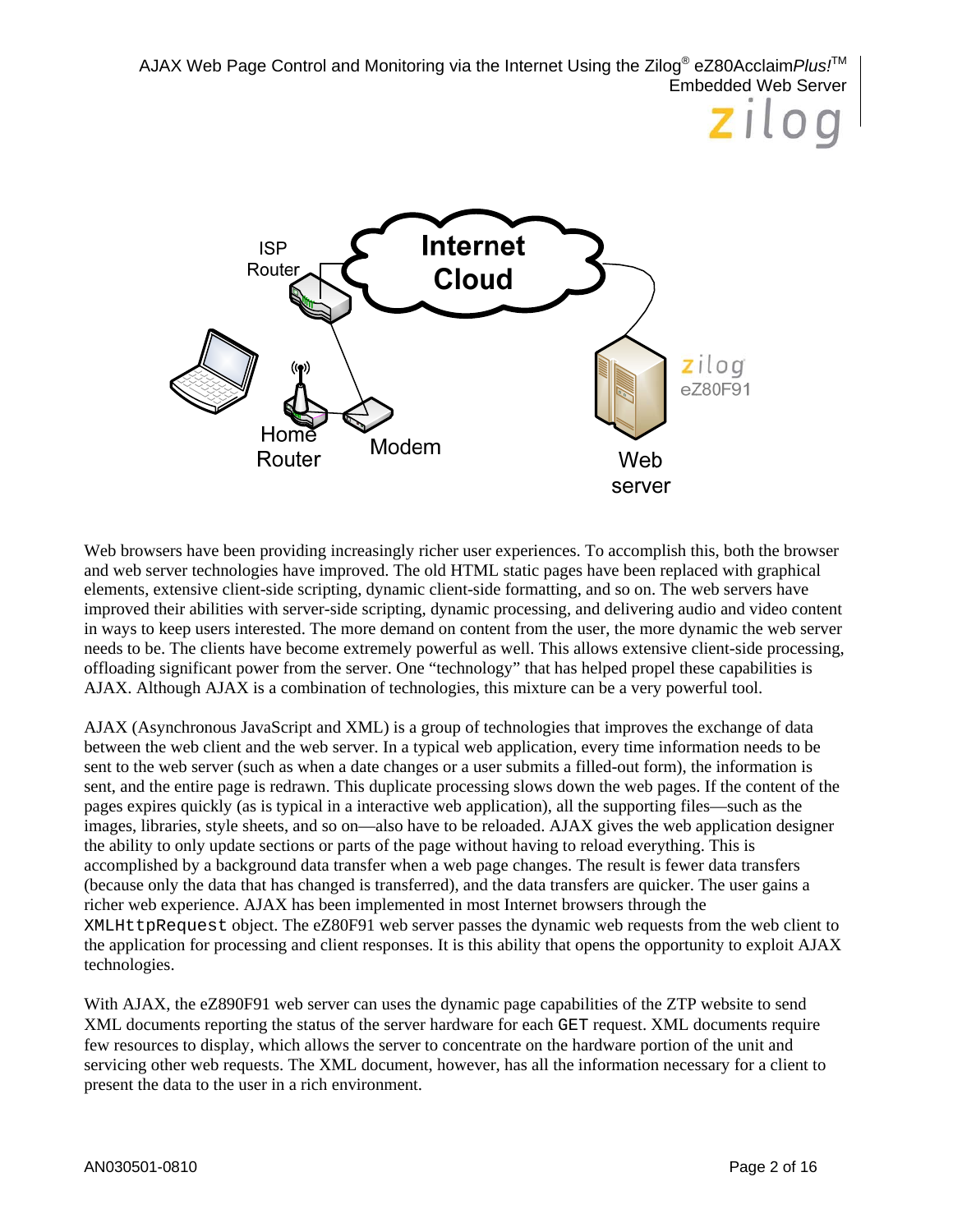

The web server relies heavily on the ZTP and RZK libraries that are included with Zilog Developer Studio II (ZDS II—eZ80Acclaim! in this case). ZTP integrates a rich set of networking services with an efficient, realtime operating system RZK (RTOS). The operating system is a compact, preemptive, multitasking, multithreaded kernel with interprocess communications (IPC) support and soft real-time attributes.

The ZTP software suite provides the following features:

- Industry standard, RFC-compliant protocols
- Core protocols: IPv4, TCP, UDP, DHCP/BOOTP, ICMP, IGMP, ARP, and RARP
- Additional protocols: HTTP, TFTP, SNMP, TELNET, SMTP, DNS, TIMEP, SNTP, PPP, and HDLC
- Optional protocols: SSL server, SNMP V3, and HTTPS
- Interconnects: UART(x2),  $I^2C$ , and SPI
- FTP server and client services using an embedded Flash file system supporting multiple disk volumes
- Local or remote runtime debugging OS command shell
- Dynamic memory allocation support

## **Hardware Architecture**

The hardware used for this application note is the eZ80F91 Series Development Kit (eZ80F910300ZCOG). The hardware includes a 5x7 LED matrix, which is monitored and controlled.

The eZ80Acclaim*Plus!*<sup>TM</sup> integrates a high-performance Flash core with a fast 10/100 BaseT EMAC. The power-efficient, optimized pipeline architecture features a high-performance core that operates up to a speed of 50 MHz and offers on-chip Flash memory, SRAM, an Ethernet MAC (EMAC), and rich peripherals. The 24 bit linear addressing capability helps simplify code development and enables the code to execute efficiently with the TCP/IP/RZK software stack.

## **eZ80Acclaim***Plus!***TM Key Feature Summary**

- 50-MHz high-performance eZ80<sup>®</sup> CPU core
- On-chip 10/100BaseT Ethernet MAC
- 256-KB Flash program memory with an extra 512 bytes of device configuration Flash
- 16-KB total on-chip high-speed SRAM
- 24-bit linear addressing
- Low-power PLL and 32-KHz on-chip oscillator
- Interfaces supported: 32-bit GPIO, UARTs  $(x2)$ ,  $I^2C$ , SPI, and IrDA-compatible Infrared Endec
- Power management: HALT/SLEEP modes with selective peripheral power-down controls

## **Software Implementation**

The software implementation is described in two sections:

- The server side includes everything used to produce the web server that will respond to the client's requests.
- The client's script implementation provides the ability to dynamically monitor and control the remote hardware.

### **Server Side**

With the ZTP website stack, the server-side implementation is quite simplistic. Most of the hard details of providing a web server are already built, so the developer can concentrate on your specific needs.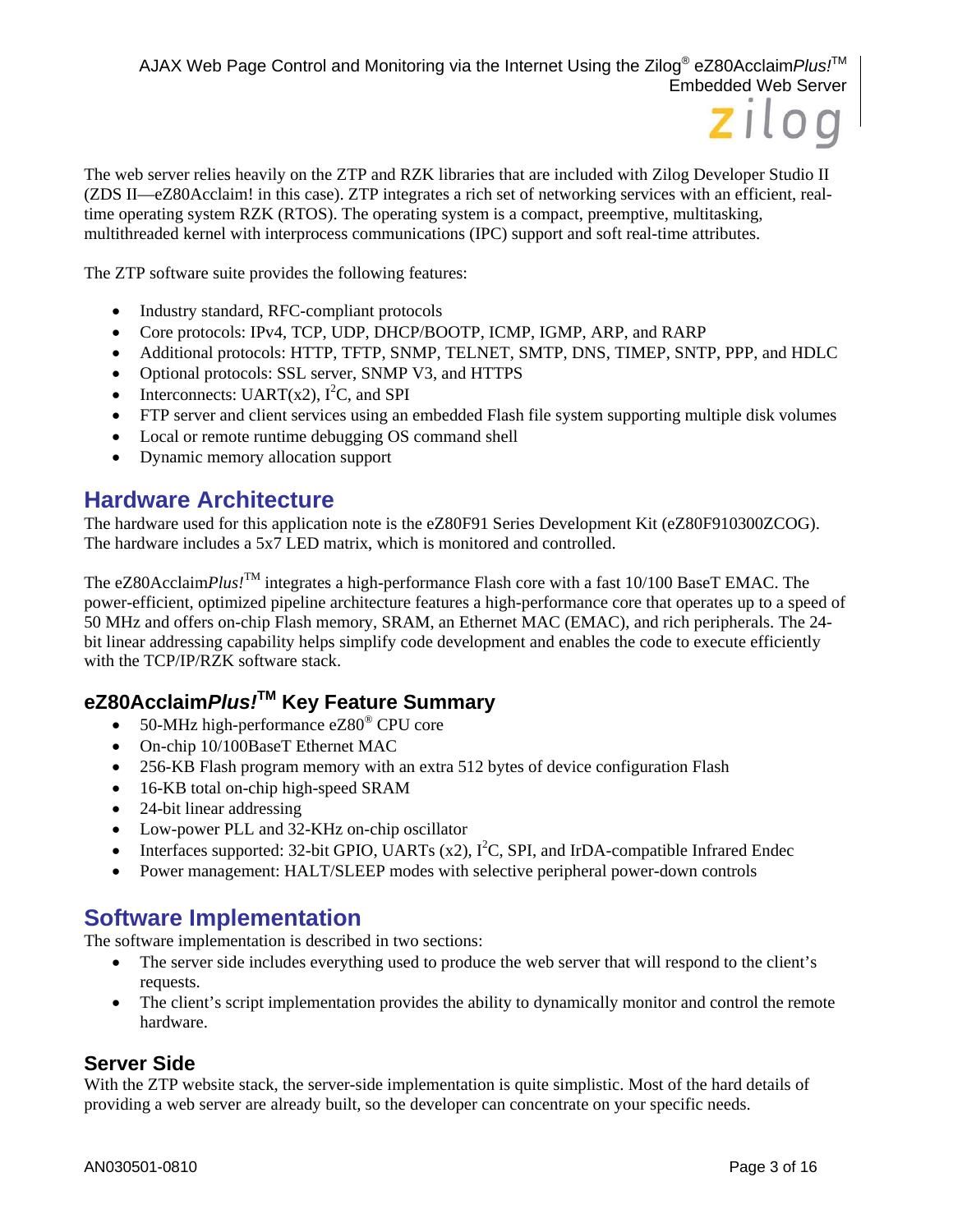To set up the website using the ZTP and RZK stacks requires only a few steps:

1. Adjust the configuration file.

The ZTP and RZK libraries have a Conf folder that contains different configuration files that can be modified for the particular implementation. For this application, copies of the files that will be modified are saved into the local directory, so the originals remain unchanged. The other files have been left in their original directory and are just included in the project.

| <b>Unmodified Configuration Files</b> |                                                                                                                        |  |  |  |
|---------------------------------------|------------------------------------------------------------------------------------------------------------------------|--|--|--|
| Data_Per_Conf.c                       | Controls configuration for data persistence                                                                            |  |  |  |
| Emac_conf.c                           | Defines the EMAC driver and settings                                                                                   |  |  |  |
| eZ80eval.c                            | Provides generic routines for putch/getch on console                                                                   |  |  |  |
| ez80Hw_Conf.c                         | This has the initialization of the hardware for RZK.                                                                   |  |  |  |
| F91PhyInit.c                          | Physical implementation for the F91 Ethernet port (hardware specific)                                                  |  |  |  |
| Get_heap.asm                          | Default heap handling procedures                                                                                       |  |  |  |
| Rtc_conf.c                            | Configuration for the Real Time Clock                                                                                  |  |  |  |
| Shell_conf.c                          | Configuration for the Shell application. You can remove, add, and<br>change the shell functionality through this file. |  |  |  |
| Tty_conf.c                            | Configuration for the TTY devices                                                                                      |  |  |  |
| Uart_conf.c                           | Configuration for the UART devices                                                                                     |  |  |  |
| ZTPuserDetails.c                      | User details for login details                                                                                         |  |  |  |
| <b>Modified Configuration Files</b>   |                                                                                                                        |  |  |  |
| ZTP_Config.c                          | This contains the DHCP, IP, and other interface settings and must be<br>modified for local networks.                   |  |  |  |
| RZK conf.c                            | Configuration file for RZK and subcomponents                                                                           |  |  |  |

2. Add the initialization routines.

Main.c contains only the main() function that C programmers will recognize. The function is used to set up the RZK functionality, initialize any hardware and devices, create the application entry thread, and then start the RZK scheduler to run the threads.

The meat of the application setup is in the appentry.c file. The ZTPAppEntry() function is a predefined name for a user function that is called from RTZ's CreateZTPAppThread() call. This function is designed to initialize all services that are threaded, such as timers, application threads, and network stacks. The ZTPAppEntry() function initializes the network stack by calling the networkInit() function. The networkInit() function handles the initialization of network interface tables and DHCP and then starts the web server by calling  $http://http://www.callinga">http://www.callinga$ initializations—such as console devices, shell applications, and so on—are completed here as well.

After the initializations are all completed, the application exits. When the application exits, the control returns to main(), which calls the RZK\_KernelStart() function. This function starts the scheduling and handles all the threads. There is no return from this function because the application itself is strictly event driven, so no loop is needed. The kernel takes care of handling the events and running the threads as necessary.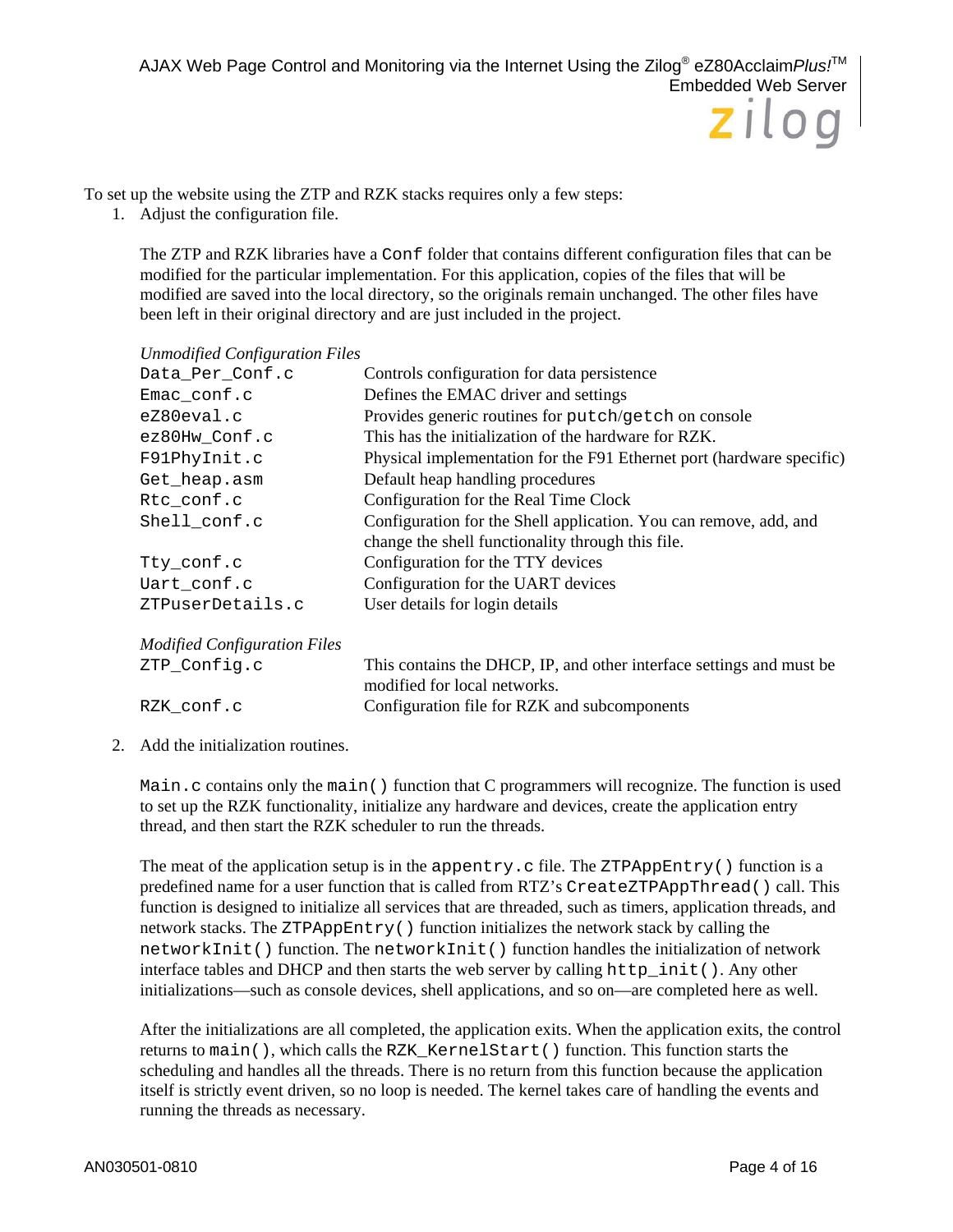3. Define the website.

The website definition is nothing more than a list of web page names that the server will send to the client in response to the GET request. The information is in the website.c file.

There are two sections of the website information:

- The mime type table is used when the web server is serving pages from a file system.
- The web page table contains all the web pages that a client could request. The format is type, request address, mime, reference.

The web page type can either be static or dynamic:

- If it is static, the mime type is put in the header, and the reference page is sent in response to the GET request with the indicated address.
- The dynamic page type is where the extensibility exists. On response to a GET request for that address, the mime type is filled in the header, and the request structure is passed to the function reference. Nothing is sent to the client; the function that is being called is responsible for that. This allows one to craft the response in any way that makes sense (as long as it follows the HTTP protocol rules).

That is all there is to setting up a web server with the ZTP/RZK stack.

#### **Handling the Dynamic Page**

AJAX offers the ability of offloading the real work for display to the user with two dynamic page requests:

update.ajax

The update.ajax request calls the updateRequest() function. This function prepares an XML document defining the server, server type, and the status of all of the hardware. The function then sends the XML document out to the client.

command.ajax

The command.ajax request calls the commandRequest() function. This function expects parameters to be included. Clients send parameters by appending ? to the name and using key=value strings, separated by the  $\&$  sign. A typical request would look like the following:

```
command.ajax?command=2&val=0
```
The commandRequest() function parses the command and value and then sets the hardware accordingly. It builds an XML page with the server information and the new status of the item request and returns that data to the client.

Because XML pages are just text files that are made up of tags – values – end tags, very little processing is necessary. The sprintf functions (located in the ajaxrequest.c file) do most of the work.

The extensions used here are just an example; it doesn't matter which extensions are used as long as the extensions match.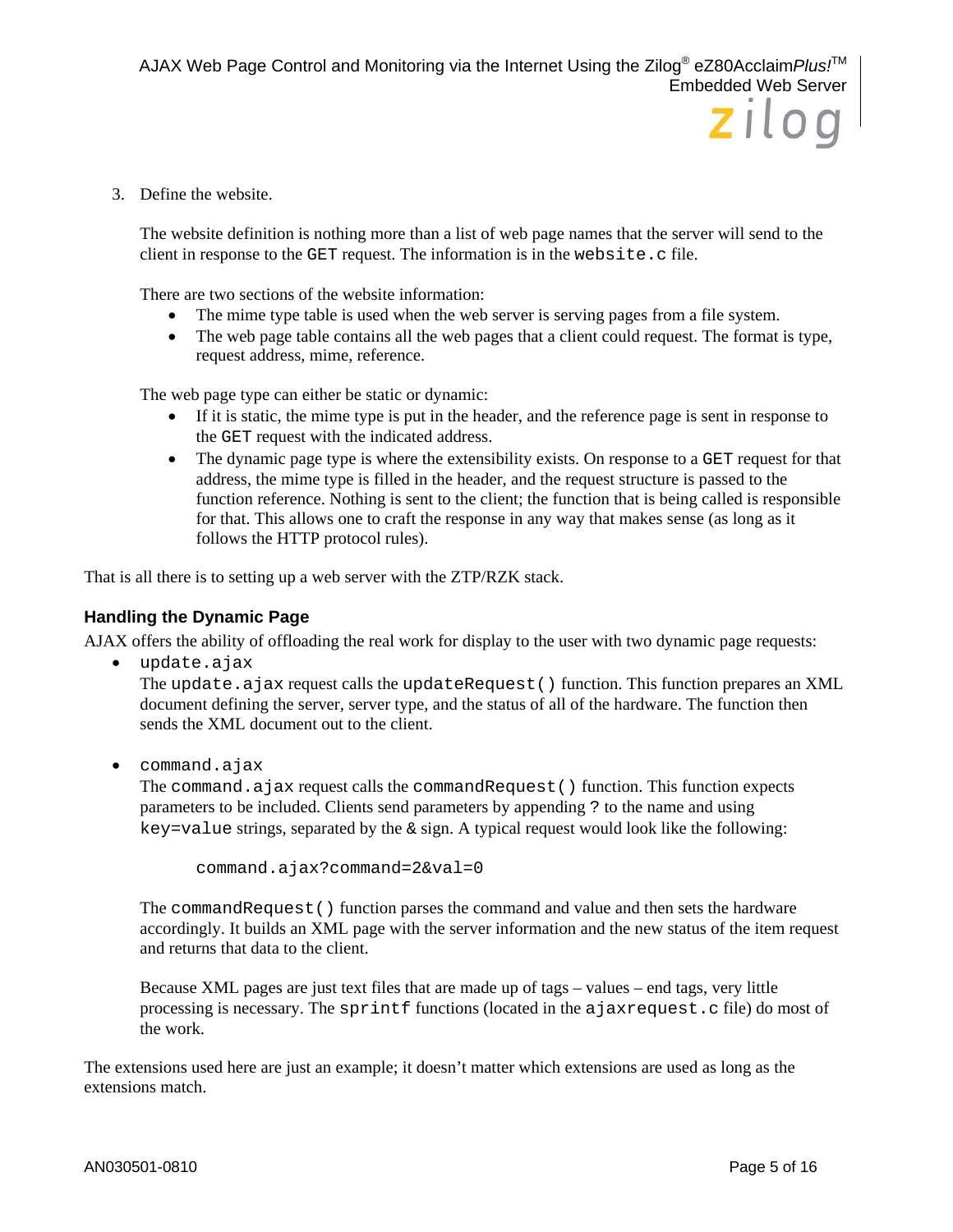#### **Specific Implementation Details**

#### **Main.c**

The Main() function calls the RZK\_KernelInit() function to initialize the kernel. Then, the function calls other functions to initialize all the hardware being used:

- 1. The Serial 0 device (RTZ library call) is initialized.
- 2. The TTY device (RTZ library call) is initialized.
- 3. The hardware (discussed in the hdwareif.c section on page 6) is initialized.
- 4. The EMAC device (RTZ library call).

Then, the function calls the CreateZTPAppThread() function to initialize the application stacks (see step 2 on page 4). Finally, the function calls the RZK\_KernelStart() function to start the scheduling and thread processing.

#### **AppEntry.c**

This file handles the application entry initialization functions.

The ZTPAppEntry() function handles the initialization of stacks, threads, and timers. First, the function calls the networkInit() function to initialize the network stacks. Then, the function calls the InitMatrixTimer() function (discussed in the hdwareif.c section on page 6) to start the timer for the LED Matrix output. Then, the function opens the serial port and assigns the TTY device. The shell\_init() function (RTZ library call) is called to start the shell application on the TTY device. At this point, everything has been initialized, so the function exits with an "OK" return code.

The networkInit() function initializes the network stacks. First, the function initializes the network interface tables through the nifDriverInit() function (RTZ library call). Then, if DHCP is enabled, the function calls the DHCP Init() function (RTZ library call) to initialize DHCP and get an address. The SpiderZInit() function is called to keep track of IP addresses; then the nifDisplay() function (RTZ library call) is called to display the IP address on the console. Now that the network stack is initialized, the function can call the http\_init() function (RTZ library call) function. This function initializes the web server stack and starts the web server with the following information:

- http defmethods
	- These are default methods to be called on the receipt of requests (referenced from http.h).
- httpdefheaders
	- These are the default headers (referenced from http.h).
- website
	- This is the definition of the website in a variable structure defined in website.c.
- port number to listen on

The OpenSerialPort() function opens the serial port and assigns it to the TTY device. The device capabilities structure is allocated, and the handle for the device is the CONSOLE (defined in the RZK\_Conf.c file). The device is then opened through the call to RZKDevOpen() with the resulting device structure stored in the TTYDevID variable.

#### **Hdwareif.c**

This file has the development-board-specific hardware functions. By keeping the hardware separate, it will be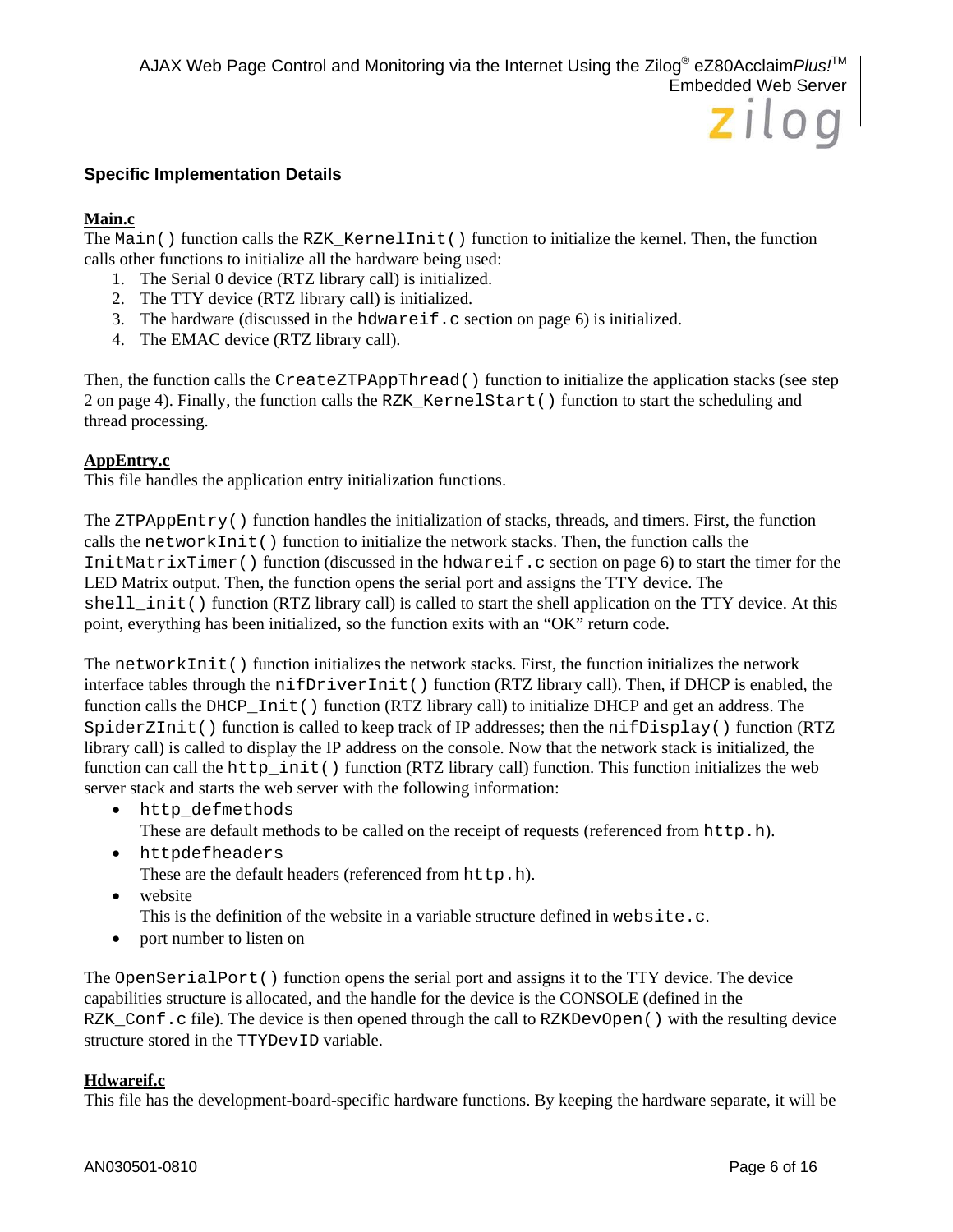easier to reuse the rest of the files with other hardware.

The InitHardware() function initializes all the hardware. Because the relay and LCD text are emulated, variables are set up here to hold them. The LED matrix is initialized with all LEDs off. Any hardware initialization—such as setting pins and functions—are added here.

The Set\_LED() function sets the LED array value.

The Set\_Relay() function sets the relay variable. Because the relay is emulated, there is no hardware to set. Instead a message is displayed on the console to reflect that the state of the relay has changed.

The LCDPrintString() function "prints" a string on the LCD. Because the printing is emulated, the function stores the string and displays the string on the console.

#### **LED Matrix Functionality**

On the development board, there is a matrix of 35 LEDs arranged in a 5x7 format. The rows (anodes) and columns (cathodes) are controlled by two D-type flip-flops. Because all of the columns are wired together, only one "column" can be active at time. By turning on each row quickly, it looks like all of the rows are on.

The row flip-flop address is at 0x800000, and the column flip-flop is at 0x800001. By setting these to the masked values, the correct LEDs are lit in the specific column. There are seven rows of LEDs in each column. The bit representation of what is to be on and off is stored in the Led [column] variable. A timer is used to set both the column and the row values on the flip-flops as fast as possible. The tick value in the RZK conf.c file is adjusted to 5 ms. This prevents the flicker you get from the default 10-ms tick. If the tick is too fast, there can be stability issues because of more thread switching. If the tick is too slow, the LEDs on the matrix flicker.

The MatrixTimer() function sets the flip-flops. Each time the function is called, the CurCol variable is incremented so that the function will rotate through the five columns. The function sets the bit to the correct position for the current column and then inverts it. The function sets the MATRIX\_ROW value to the LED array variable specified by CurCol (the order is in reverse order, so CurCol needs to be subtracted from 4 to keep it aligned). Then, the function sets the MATRIX COL port. CurCol is incremented and checked to see if the value has exceeded the maximum count. If it has, CurCol is reset to 0.

The InitMatrixTimer() function sets up the timer through the RZKCreateTimer() function. This function requires the type of timer ("RZKappTimer"), the function to call when the timer is reached, the initial delay in ticks, and the timeout period in ticks (how long the timer to be set for ). Then, the function initializes CurCol to 0 and enables the timer.

#### **Website.c**

This contains all the variables for the website. The pages located in the website folder of the project will be compiled to a variable with the format of filename\_ext. This format allows references to be created to external variable that will be used in the website. The website is an array of pages with the type, request name, content type, and data to send. If the page is the HTTP\_PAGE\_STATIC type, the referenced variables are sent when the web server receives a request for that page. If the page type is HTTP\_PAGE\_DYNAMIC, the page calls either the updateRequest() or commandRequest() function to send the data. These functions are located in the ajaxrequest.c file.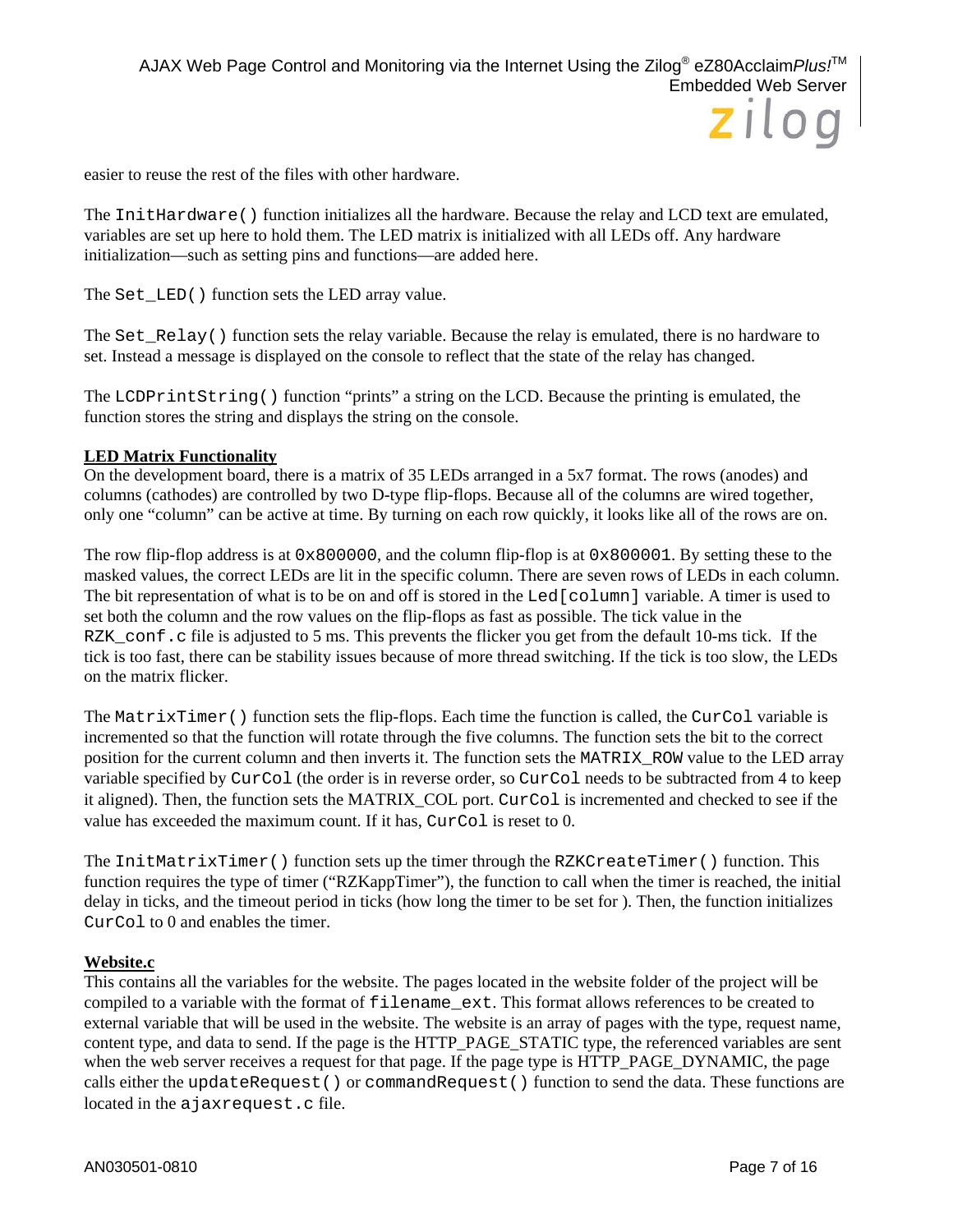#### **Ajaxrequest.c**

The updateRequest() function is called when a browser has requested the /update.ajax page from the server. The function allocates space for the response. This is a multithreaded application, allowing multiple requests at any time, so, to save the stack space, space is allocated from the heap. The XML document is then built for the response:

- 1. Header
- 2. Address
- 3. Server type
- 4. Variables and tags
- 5. Footer

The content header length is set to the size of the XML document that was built (in bufcount); the reply is sent with the HTTP200 OK response and the data. The WriteFinalOut function is used because the http write() is a "defined" function with a return if there is an error. After the message is sent, the

function deletes the temporary files reports the results.

The commandRequest() function is called when a browser has requested the /command.ajax page from the server. The syntax of the command is command= $x\&\text{val}=x$ , and the browser needs to parse it. The http find argument () function identifies what is on the right side of the equals sign. The helper function atoi() returns the integer for the command. The same procedure is used to get the val. From here is it just a matter of using a switch statement to figure out which command and set the appropriate hardware and create an XML fragment. At this point, XML response can be built. Space is allocated for the response and then the XML document is built for the response:

- 1. Header
- 2. Address
- 3. Server type
- 4. XML fragment that was created when the hardware was set
- 5. Footer

The content header length is set to the size of the XML document built (in bufcount). The reply is sent with the HTTP200 OK response and the data. The WriteFinalOut function is used because the

\_\_http\_write() is a "defined" function with a return if there is an error. After the return occurs, the function deletes the temporary files reports the results.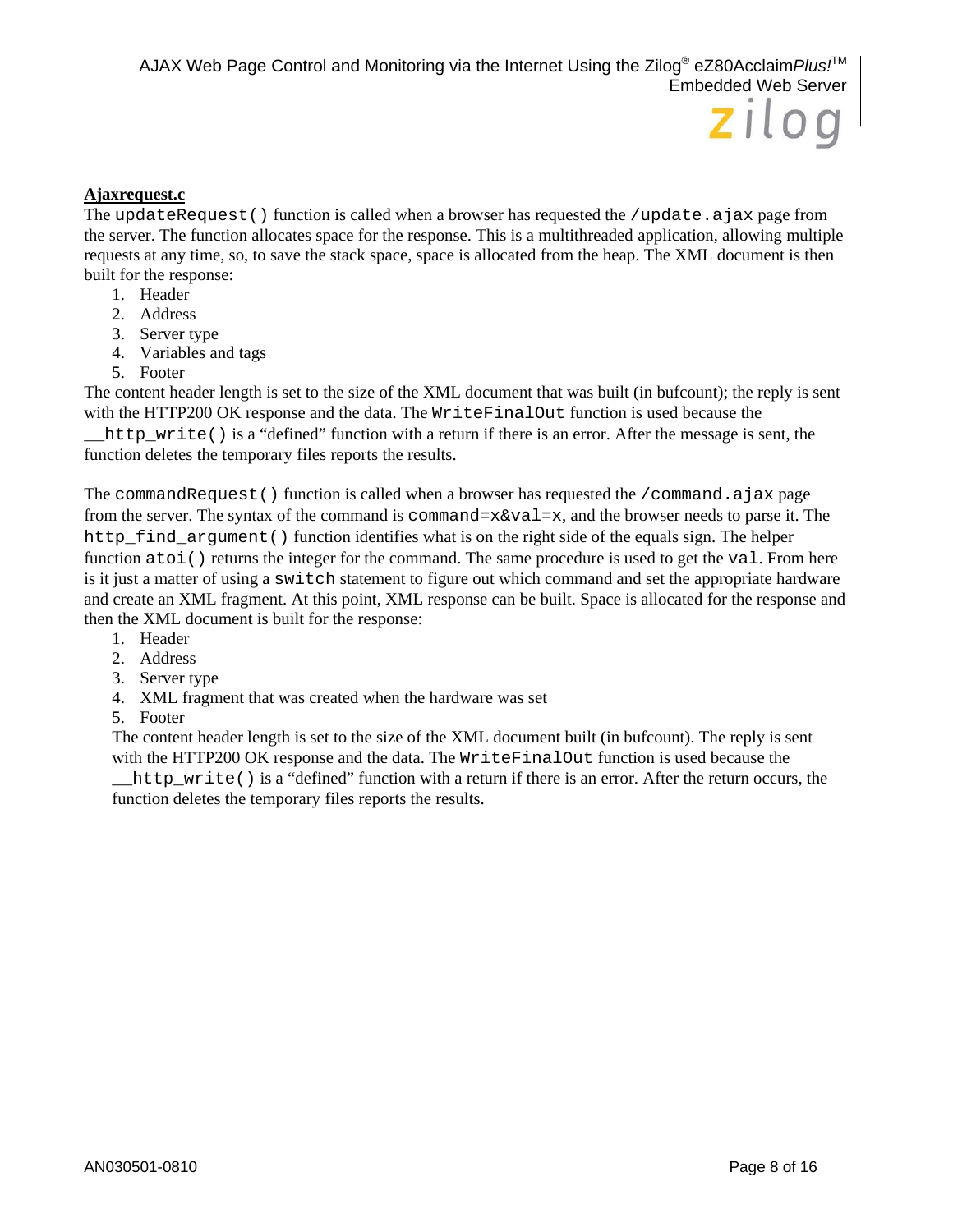

**Figure 1. Server-Side Block Diagram** 

## **Client Side**

As you can see, there is not much work for the web server to provide the information. With AJAX, that boring XML document is transformed from a bunch of strings to a graphical presentation and dynamic interactions. The majority of the work is on the client-side pages. These consist of the main.htm page, the ajaxappnote.css file, and the ajaxappnote.js file.

The dynamic requests are handled by a functionality built into most web browser called the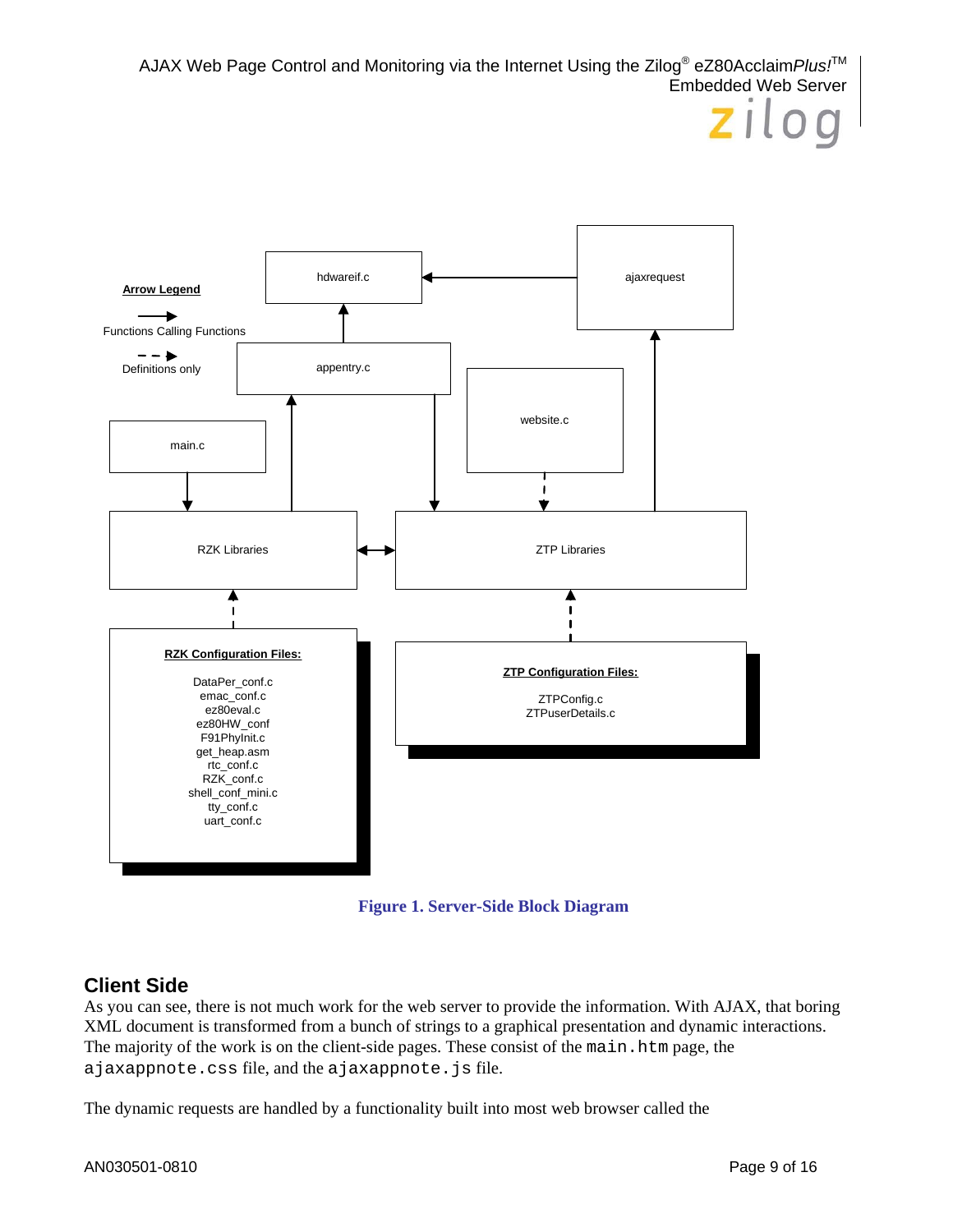XMLHttpRequest object. To send a request, without reloading the entire page, you create a new XMLHttpResponse() object.

If you do not want to wait for a reply, set a function in the onrreadystatechange property of the object. Call the open method with the command (typically GET or POST), with the page to access, and a Boolean value that specifies if you are in a hurry or not. If you specify true, it will return immediately and call the function in the onreadystatechange property when it receives a response. If you specify false, it will block until a response is received then continue processing. The readyState property defines the state of the request. If the readyState  $=$  4, it has received a response and the properties: status; responseXML; responseText are valid.

*Note: If the status does not equal 200, the text can contain the HTML error page from the server.* 

The first section of a jaxappnote. js has the implementation for the request process. Because there can be multiple servers and multiple updates, pending requests are held in an array. When the requests are finished, they are removed from the array.

The main.htm file is a standard HTML document:

- The <HEAD> has some basic JavaScript functions.
- The <BODY> is what is actually displayed to the client.

Within the body, there are numerous <div> sections. These define the layout of how the page is actually presented to the user. Assigning IDs to the different divisions, tables, and items allows dynamic control of how the page looks at any time. Each of these elements can also be assigned event handlers to be executed on an event. For example, when a user clicks on an image, the event is onclick, and the handler is defined as a function. These, too, can be dynamically assigned and removed.

An HTML document follows what is called the Document Object Model (DOM). The DOM is what gives the ability to modify elements. The document is defined by nodes and childNodes, forming a tree type document. You can "walk the tree" by getting the nodes, nodelists, childNodes, and so on, or you can get the element by searching for its ID. You can explore the capabilities of the DOM by reading are references listed in the "References" section on page 14. Most current browsers support the DOM handling. You will see many DOM requests in the JavaScript source. Anything that starts with "document" is referencing the DOM.

The a jaxappnote. js file contains the dynamic page handling functions in JavaScript. JavaScript is an object-oriented procedure language that allows programmers to create new objects with specific functions and properties. Because these are objects, there can be multiple instances at any time. This application uses two types of objects:

- Navigation Object In this implementation, there is only one Navigation Object; its role is to control the "tabs" at the top of the page that specifies the servers that the page is monitoring.
- Server Objects The Server Objects are the servers that are being monitored.

#### **Server Object**

There are two different types of server objects:

- Generic (undefined type)
- F91DEVPlatform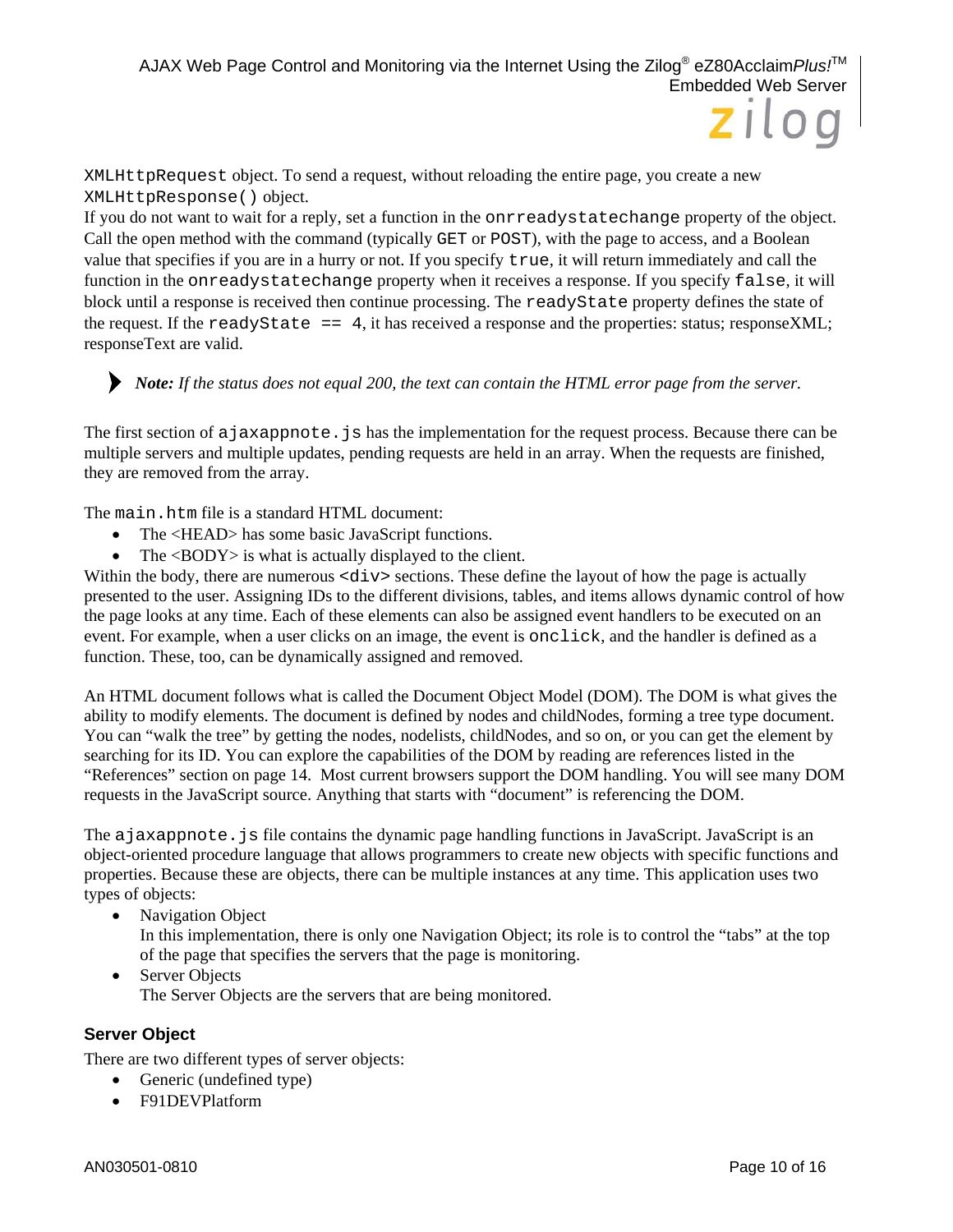Each of these has exactly the same prototype definitions, so that they can be used interchangeably. To add more server types, you just copy the prototype definitions, attach a new name, and modify the specifics. This allows you to monitor and control different types of servers. When a page is first loaded, it only has the IP address of the server delivering the page, but it has no idea of the type to display (this is information in the XML document from both the command and update requests), so it creates a generic server. The display functionality requests the server object to run the display. This allows the generic server to display its page (which is nothing), or the F91DEVPlatform to display its specific page. This means that it is the same display call for any type of page. All processing of the XML document is also done by the server. When the generic server gets the XML document from the request, it can get the server type and turn itself into the correct type of server object and display the information appropriately.

The Navigation Object (NavObject) controls the data area and tabs. When a user adds a server, a new page is created through the NavObject. When a user clicks on a tab to activate it, the NavObj is responsible for showing the correct data in the data window, making the selected tab the foreground tab, and setting the other tab as a background tab. It is also responsible to update the server status on the left status area.

The JavaScript section of Main.htm contains basic functionality needed for the page. This includes an Init\_Page() function that centers the page, creates a NavObj, creates a generic server for the current page, and sends an UpdateRequest for the server. At this point, the page just handles events.

#### **Cascading Style Sheets (CSSs)**

The ajaxappnote.css file contains the specific "class" styles that allow you to dynamically change the look by modifying or changing the style "class". Example: The style class . ledon specifies a background image of ledon.png. The .ledoff class specifies a background image of ledoff.png. To reflect the change of turning on a LED, there is an onclick event handler assigned to the table cell that has a style class name associated to it of ledon. When the onclick event is triggered, the event handler requests the command (through the XMLHttpRequest object) and changes the class associated with that cell from ledoff to ledon. The item is updated and the background image ledon.png is now displayed. You can also assign style items dynamically by accessing the DOM element's style property and setting its value. This capability allows a boring XML file to be displayed in a graphical way.

## **Putting it All Together**

Now that you have an understanding of the basic parts, here is the process of how the page works:

- 1. The browser sends a request to the web server for "\".
- 2. The web server sends main.htm.
- 3. The browser parses the file and requests the ajaxappnote.js file and the images.
- 4. The browser finishes loading and calls the Init\_Page() function. The function initializes everything and issues an update request
- 5. The web server passes the update request to the updateRequest() function that returns an XML document that describes the current state of the hardware.
- 6. The browser passes this XML document to the server object, which parses and draws the data area by using DOM commands and style classes to present a graphic view of the status.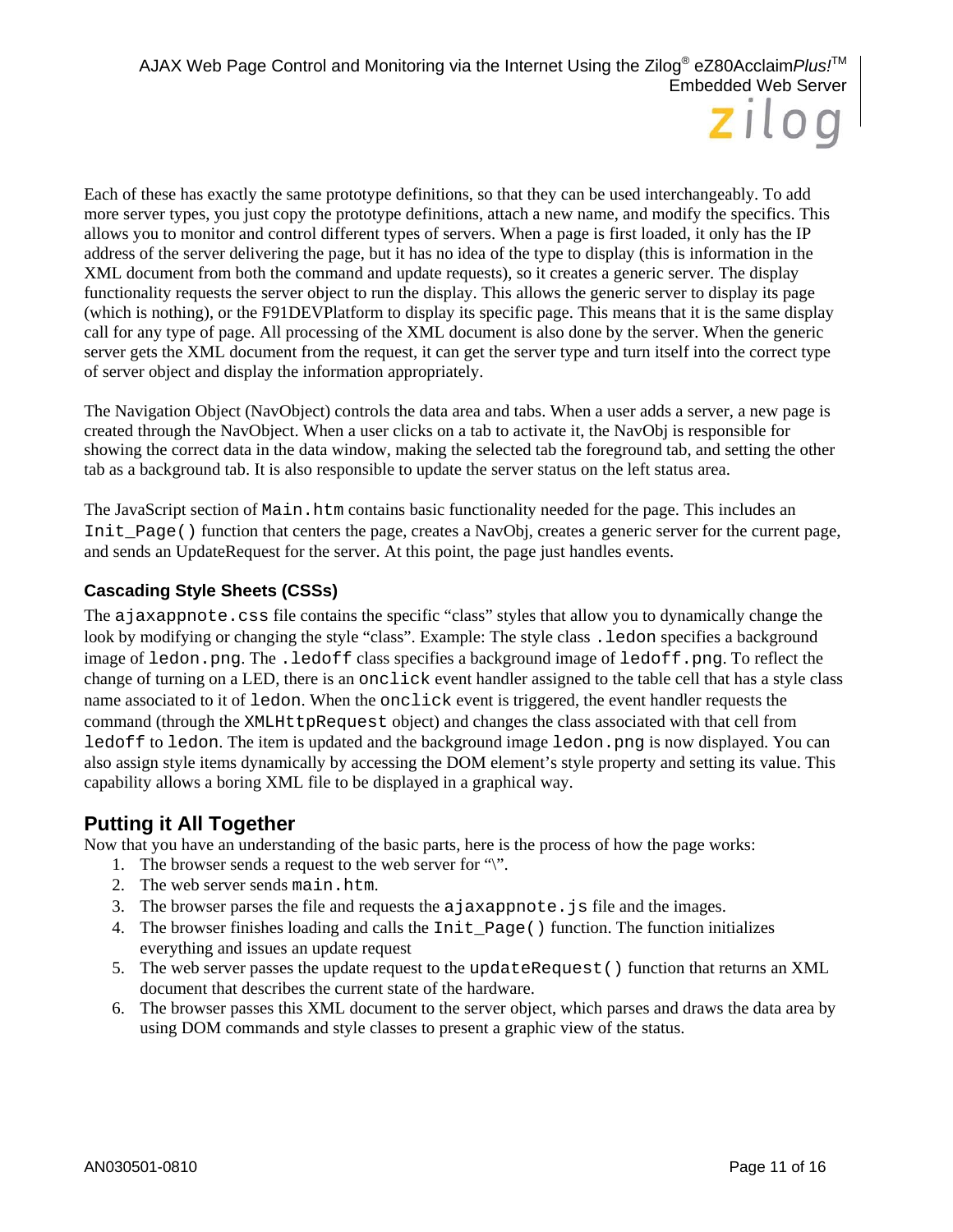# zilog

## **Setup**

Use the following procedure to install the source code:

- 1. Launch the ZDS II program.
- 2. Select Tools>Options.
- 3. Click on the File Types.
- 4. Verify that the .js and .css files are associated with the web files project folder. If they are not included, click on the Associated File Types text box and add the following at the end: .js;\*.css
- 5. Extract the zipped source code file into the following directory:
- Program Files\Zilog\ZDSII\_eZ80Acclaim!\_x.x.x\ZTP\ZTPx.x.x\_lib\ZTP\SamplePrograms 6. Open the project F91\_DevPlatform.zdsproj file.
	- 7. If you are not using DHCP, adjust the ZTPConfig.c file to reflect the Default IP address and Default Gateway; set b\_use\_dhcp to FALSE.
	- 8. Rebuild all. There should be no warnings or errors. If there are, verify the following:
		- Verify that the files were extracted to the ZTP\ZTPxxx\_lib\ZTP\SamplePrograms directory.
		- Verify that the file types for web files include . css and . js files.

# **Procedure**

- 1. Connect a network cable
- 2. Connect a serial cable between the development platform and the com port on your PC.
- 3. Launch HyperTerminal and connect using 57600 Baud, 8 databits, no parity, 1 stop bits, and no flow control.
- 4. With the USB Smart Cable connected to the development platform, select Debug>Go. This will download the code and start the execution. The HyperTerminal shows the initialization of the network and displays the network address.
- 5. In a web browser connected to the same network that the server is attached to, type the following in the address box:

#### http://xxx.xxx.xxx.xxx/

(where the xxx.xxx.xxx.xxx is the IP address specified on the HyperTerminal output). The application is displayed on the browser as shown in the following figure.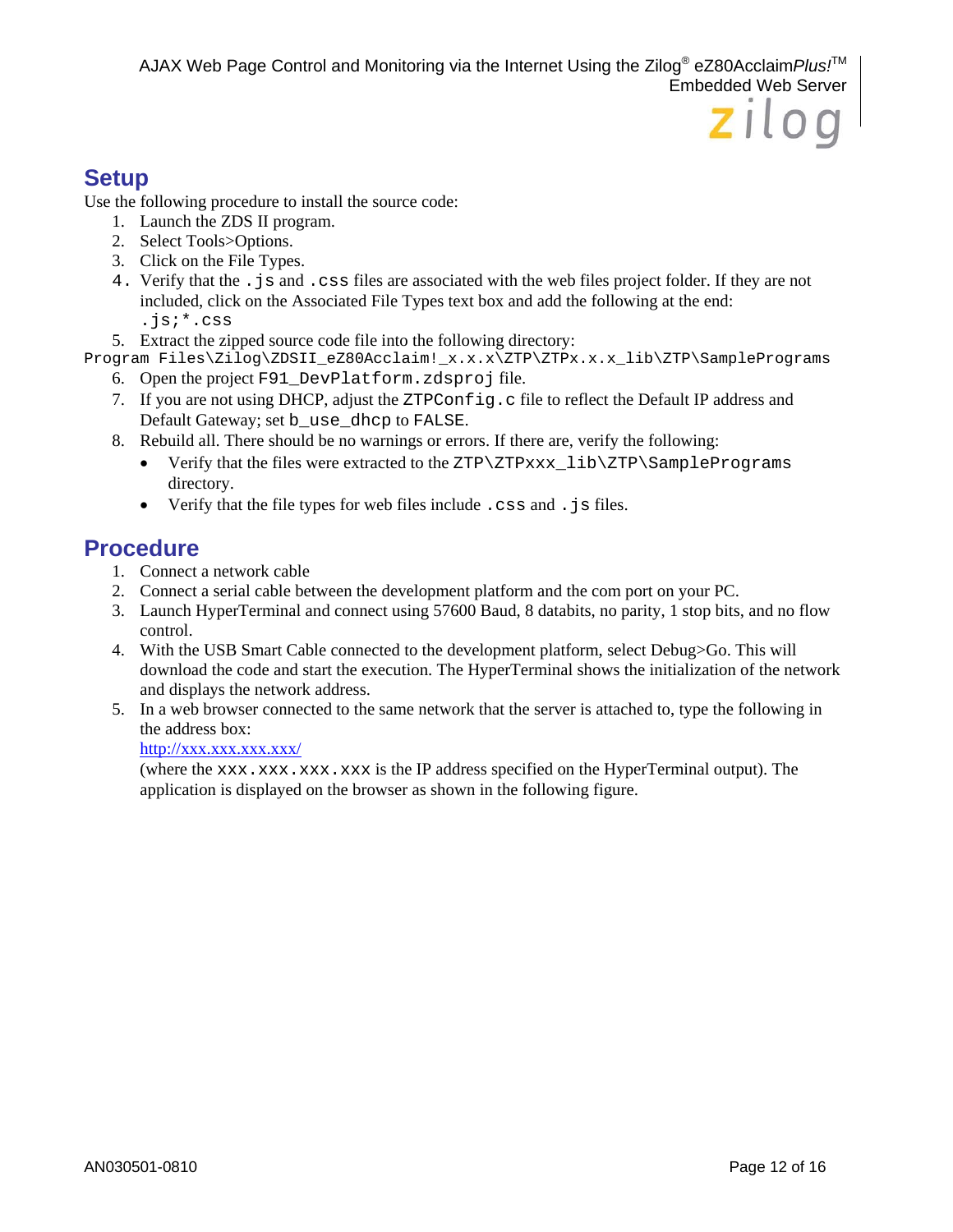| $(3)$ = $8$ key 202 58 2 50;                                                  |                   |                                                | NB + x Mask        |  |
|-------------------------------------------------------------------------------|-------------------|------------------------------------------------|--------------------|--|
| Eds. Were Functions liquid Para                                               |                   | $x \in \mathbb{R}$ count $\sim \mathbb{R}$ can |                    |  |
| <b>Consultation Page</b>                                                      |                   |                                                |                    |  |
| $\overline{z}$ $i$ $l$ $o$ $g$ $E$ mbedded in Life<br>An <b>EIXYS</b> Company |                   | Ajax App Note Status                           | $e$ / 80 Acclaim!  |  |
| <b>Current Status</b><br>Type F91DEVPLATFORM<br>192.168.2.103<br>498          | Page 1            | e780 Family Evaluation Platform                |                    |  |
|                                                                               | <b>IFD Status</b> | <b>Relay Status</b>                            | <b>LCD Panel</b>   |  |
| <b>Update</b>                                                                 | (click to change) | (click to change)                              |                    |  |
|                                                                               |                   |                                                |                    |  |
| Foler IP address                                                              | $\circ$           | ON                                             | Enter text for LCD |  |
| to monitor                                                                    |                   | <b>Refay</b>                                   | Send               |  |
| Add Server                                                                    |                   | Contact                                        |                    |  |
|                                                                               |                   |                                                |                    |  |
|                                                                               |                   |                                                |                    |  |
|                                                                               |                   |                                                |                    |  |
|                                                                               |                   |                                                |                    |  |
|                                                                               |                   |                                                |                    |  |
|                                                                               |                   |                                                |                    |  |
|                                                                               |                   |                                                |                    |  |
|                                                                               |                   |                                                |                    |  |
|                                                                               |                   |                                                |                    |  |

- 6. Click on any of the 35 LEDs. The corresponding LEDs light up on the development board.
- 7. Make an H with the LEDs. Click on all the LEDS down one side, then the other, and a single line between them. An "H" is displayed on the LCD Matrix.
- 8. Click on the relay of the output. The HyperTerminal window displays the relay status.
- 9. Close the browser.
- 10. Launch a new instance of the browser.
- 11. Direct the address bar to the same address as before.
- 12. When the page loads, an "H" displays on the browser page, and the relay is set to its previous setting.
- 13. If you have another browser on a different computer, try it. You can access it with multiple machines. As you change something on one machine by clicking on the Update button, it will update that status of the current machine. If you have multiple units running the server software, you can type in the address to add a server. This will create a security violation, which you can allow in your browser preferences.

## **Summary**

The eZ80Acclaim*Plus!*<sup>TM</sup> microcontroller can be used for building rich Internet-enabled products that are controlled over an Internet or intranet using web pages. This application note demonstrates how AJAX and

zilog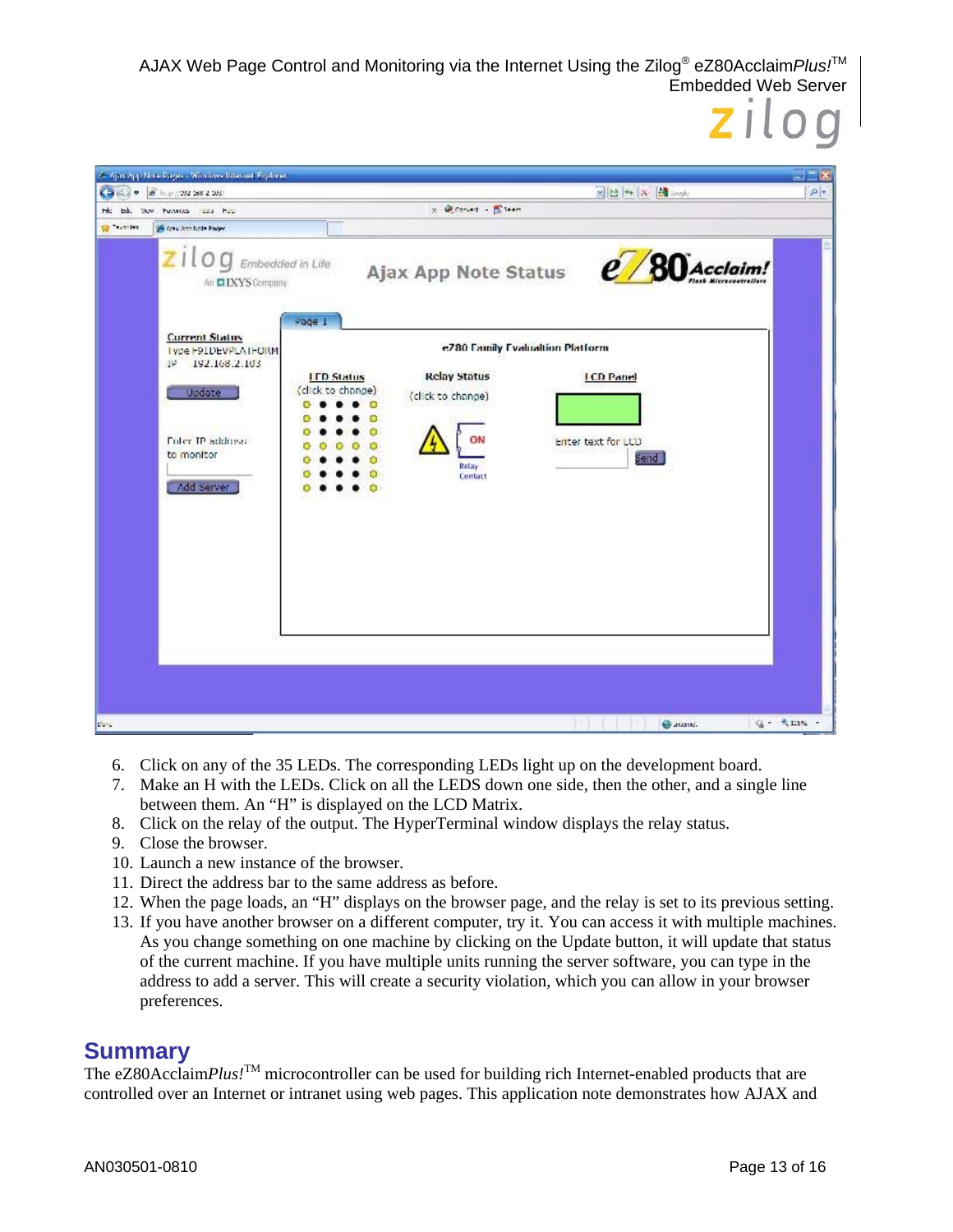

JavaScript can be used to develop a modern web page to control or monitor devices over the Internet. To exploit XML technologies and rich user experiences, explore the power of XML with transforms, schemas, and so on. Although this application is a simplistic implementation, the building blocks with AJAX and the eZ80Acclaim*Plus!*TM microcontroller allow you to develop rich user experiences that are limited only by your imagination!

Zilog has a technical forum on the Zilog.com website. This is an excellent place to suggest features or capabilities you would like to see in future application notes.

## **References**

- RM0041 Zilog TCPIP Software Suite Programmer's Guide Reference Manual
- RM0040 Zilog TCPIP API Reference Manual
- RM0006 Zilog Real-Time Kernel Reference Manual
- UM0075 Zilog Real-Time Kernel Users Manual
- UM0144 Zilog Developer Studio II
- PS0272 eZ80F91 Ethernet Module Product Specification
- PS0192 eZ80F91 MCU Product Specification

# **Web Development References**

- http://www.w3schools.com/
- http://www.tizag.com/
- http://www.microsoft.com/express/Web/
- http://www.w3.org/DOM/
- *HTML 4 for the World Wide Web*, (Forth or Fifth) edition by Elizabeth Castro
- *JavaScript: The Missing Manual* by David Sawyer McFarland
- *Ajax in 10 Minutes* by Phil Ballard
- *JavaScript & AJAX for Dummies* by Andy Harris
- *XML Developer's Guide* by Fabio Arciniegas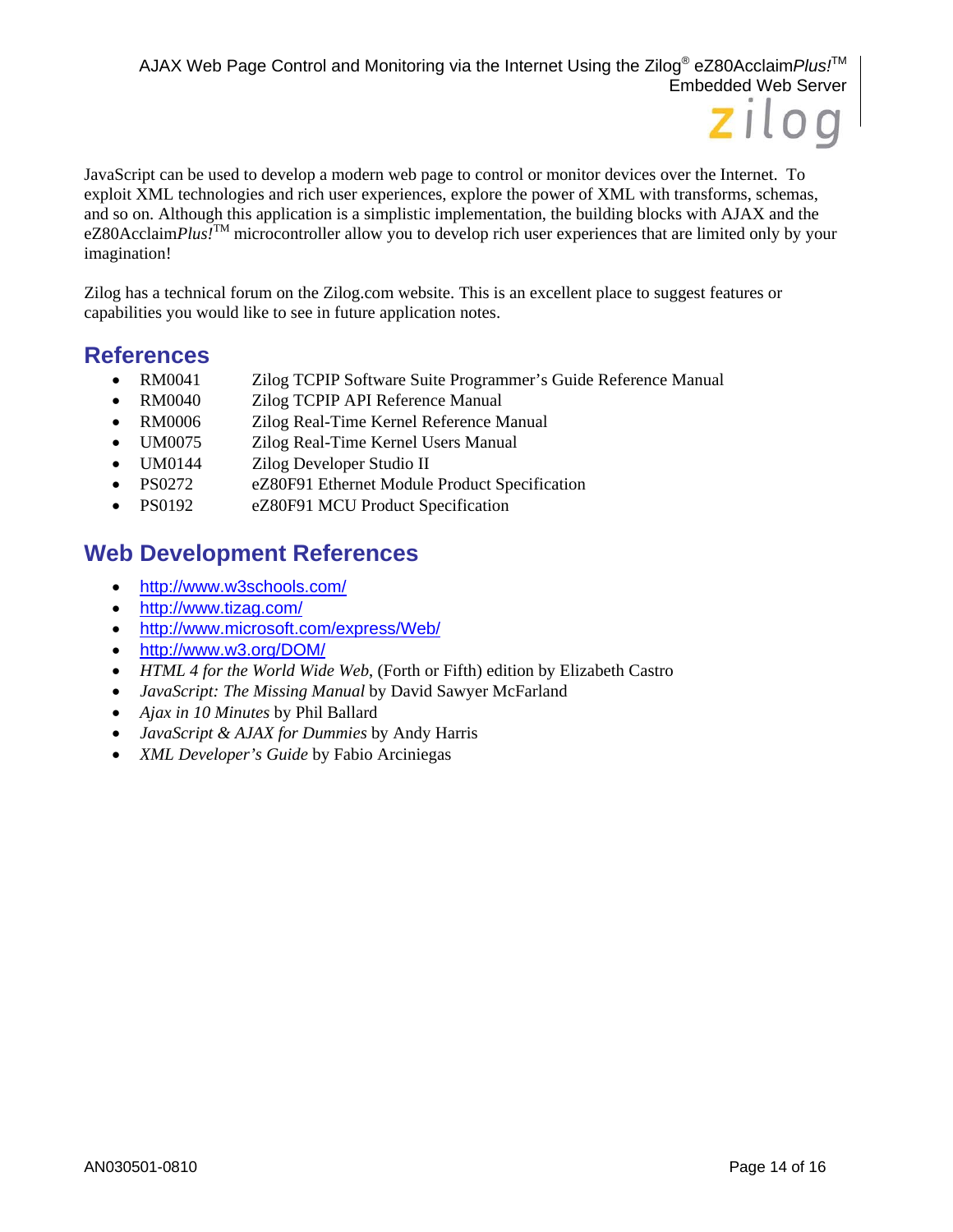# **Appendix A—Flowcharts**

The following is a flowchart of the server functions in the AJAX web server application.